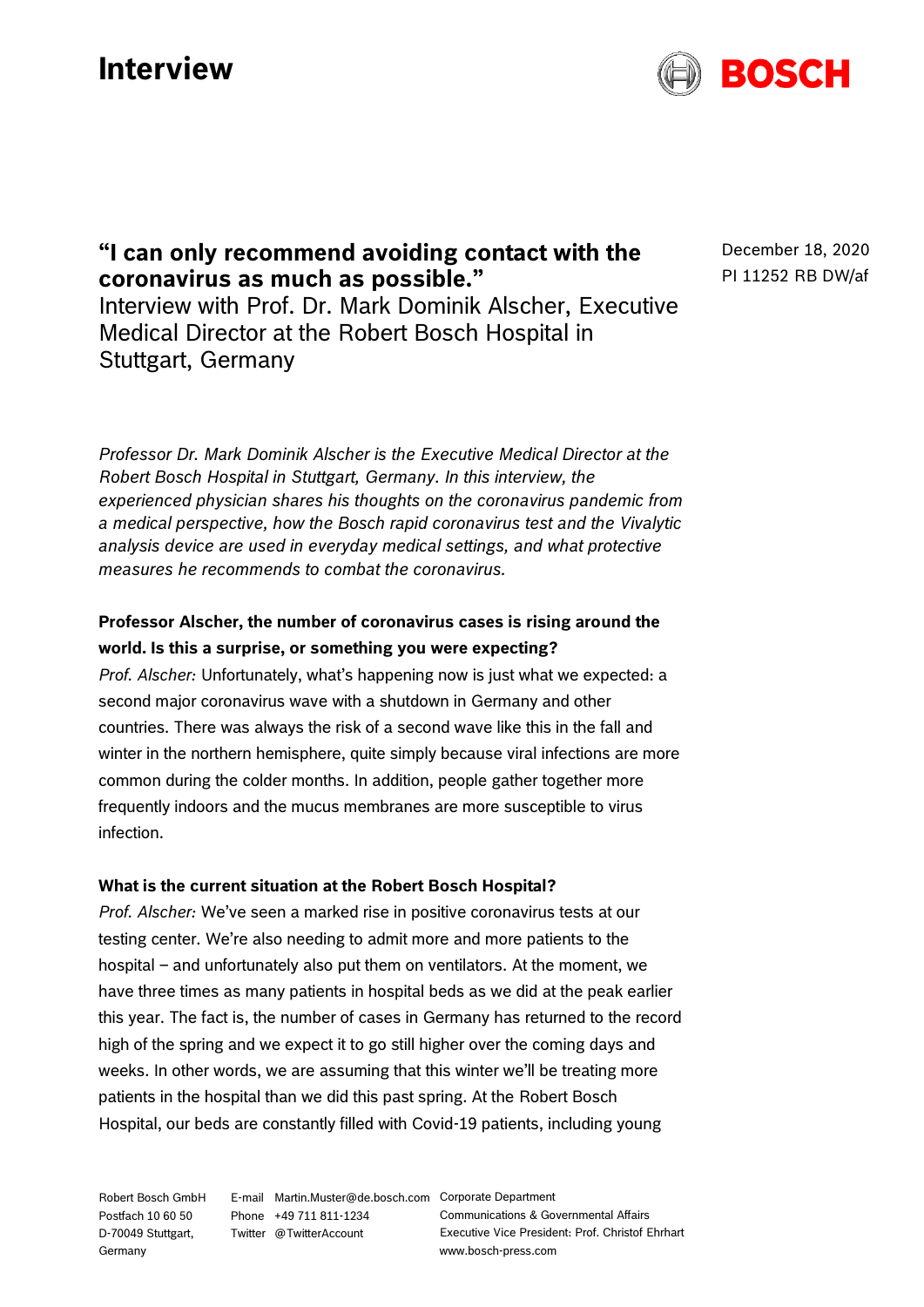people. Sadly, we also have fatalities among patients in their 40s and 50s who came to us with no preexisting conditions.

#### **How are your patients primarily getting infected?**

*Prof. Alscher:* In the spring and summer, patients were getting infected mainly during vacations abroad and at private gatherings. Then we saw a scattered outbreak pattern, especially in metropolitan areas. Anywhere you have lots of people getting together, the virus spreads and the number of cases rises. Infection is now happening increasingly at home. In addition, many patients have no idea where or from whom they were infected.

### **We repeatedly read reports that although the number of cases is on the rise, the course of the disease is becoming less severe. Could you comment on that?**

*Prof. Alscher:* I think that's a misperception. Again we're seeing many people in their 70s and 80s who have to be admitted to the hospital, and they have the same complications and difficult disease progression that we saw in the spring. No one is safe from the virus. Young people are also developing severe symptoms. And there are some cases where the patient initially has mild symptoms, but then suffers long-term effects. I can only recommend avoiding contact with the virus as much as possible.

#### **What can you tell us about the long-term effects?**

*Prof. Alscher:* In the hospital we mainly have patients with acute symptoms, so we don't have a full overview of the long-term effects. But there are reports that a significant percentage of patients, young people included, experience long-term consequences. These include chronic fatigue, an inability to engage in physical exercise, and the loss of key functions of the central nervous system.

#### **What does that mean exactly?**

*Prof. Alscher:* Memory performance can be permanently impaired; for example, some patients who have recovered from Covid-19 have trouble remembering things.

### **The Robert Bosch Hospital uses the Bosch Vivalytic testing devices to conduct the rapid coronavirus tests. Could you give us some feedback on their usage?**

*Prof. Alscher:* Conventional testing methods often take four to six hours to produce a result. As a matter of principle, we use only the PCR test for Covid-19 patients. Occasionally we'll also use an antigen test to quickly detect highly infectious patients, but we always double-check the result with a PCR test. The Vivalytic testing device, which features a 39-minute PCR test for the coronavirus,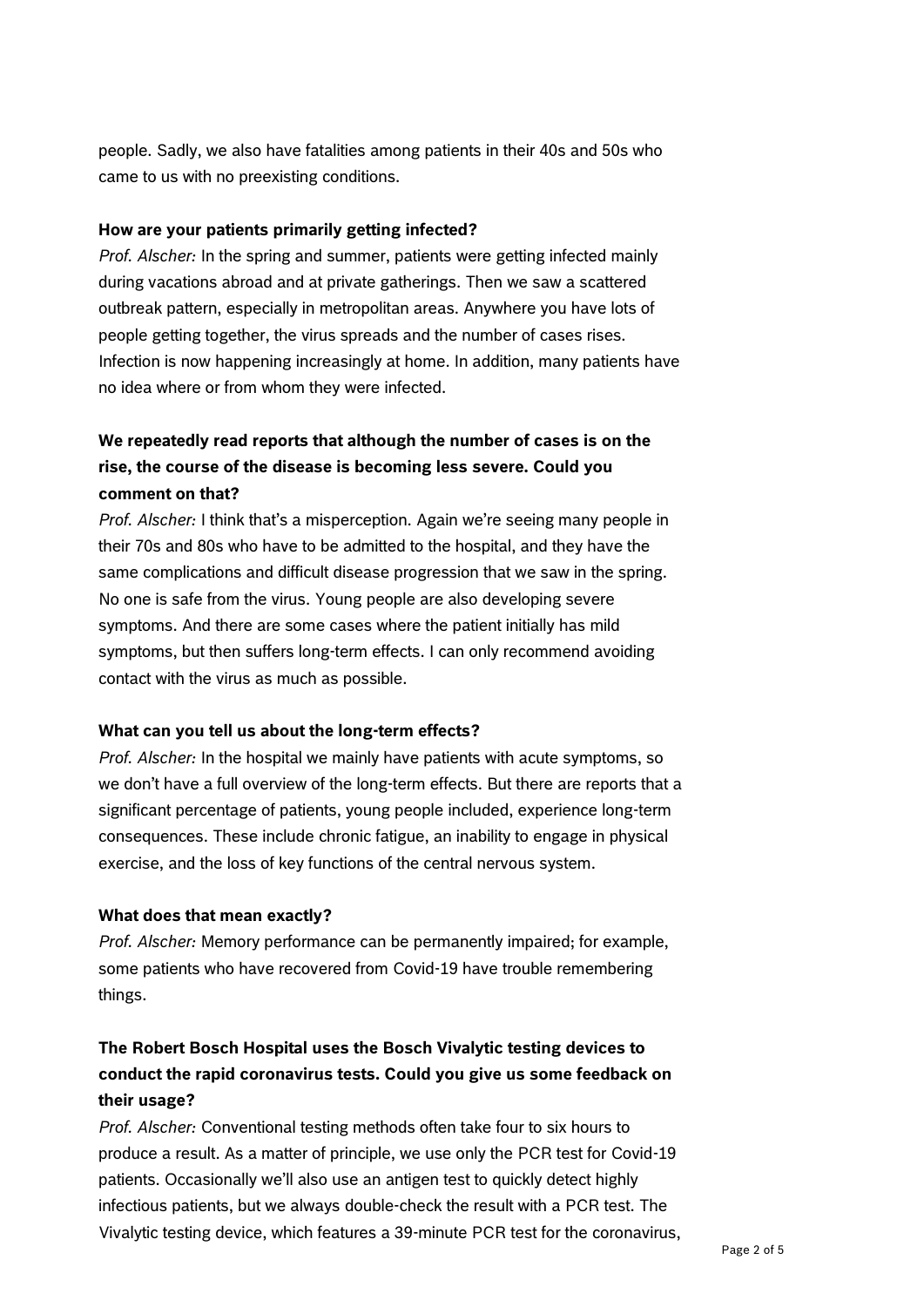is almost as fast as the rapid antigen test and is much more accurate and precise. If we had enough PCR tests like the one from Bosch, which can determine a positive result in under 30 minutes, we wouldn't need to run antigen tests anymore. Why we still use rapid antigen tests at all has to do with the fact that they are currently more available and cheaper.

### **The new Bosch rapid coronavirus test can deliver results for positive samples in under 30 minutes. Why are fast and reliable test results so important?**

*Prof. Alscher:* Anyone who has an undetected coronavirus infection risks infecting others despite any precautions they may take. A PCR result that is available after 30 minutes helps keeping that risk much lower.

### **In your opinion, what further advantages does the universal Vivalytic platform offer?**

*Prof. Alscher:* Lab tests can be performed on the spot. There's no need for a laboratory. In the future, tests for germs besides coronaviruses are conceivable as well. This means that lab results will be available quickly, directly where they are needed for a decision.

#### **We all hope that a vaccine will contain the coronavirus pandemic next year. Will this make the Vivalytic platform obsolete?**

*Prof. Alscher:* PCR tests will continue to be necessary for the coronavirus. One reason is that not all people will want to be vaccinated; another is that it will be a long time before everyone who wants a vaccination can actually get one. Furthermore, there's no guarantee that the vaccine will provide complete protection. There will always be new infections.

#### **What other PCR tests can you envision over the medium and long term?**

*Prof. Alscher:* In principle, tests with PCR, which stands for polymerase chain reaction, can detect any molecule. This means they can be used for new infective agents as well as for highly infectious germs or viruses, including multidrug-resistant hospital germs (MRSA) and the norovirus. They could conceivably be used universally. The strengths of the Vivalytic devices lie in their ease of use and the rapid availability of test results on the spot.

#### **Let's go back to the current situation for a moment. How can we best protect ourselves and others?**

*Prof. Alscher:* Everyone can contribute a great deal just in their own personal environment by maintaining social distancing, routinely wearing a mask, limiting all unnecessary contact, using digital communication options, and thus keeping the risk of transmission for themselves and others to a minimum. It seems that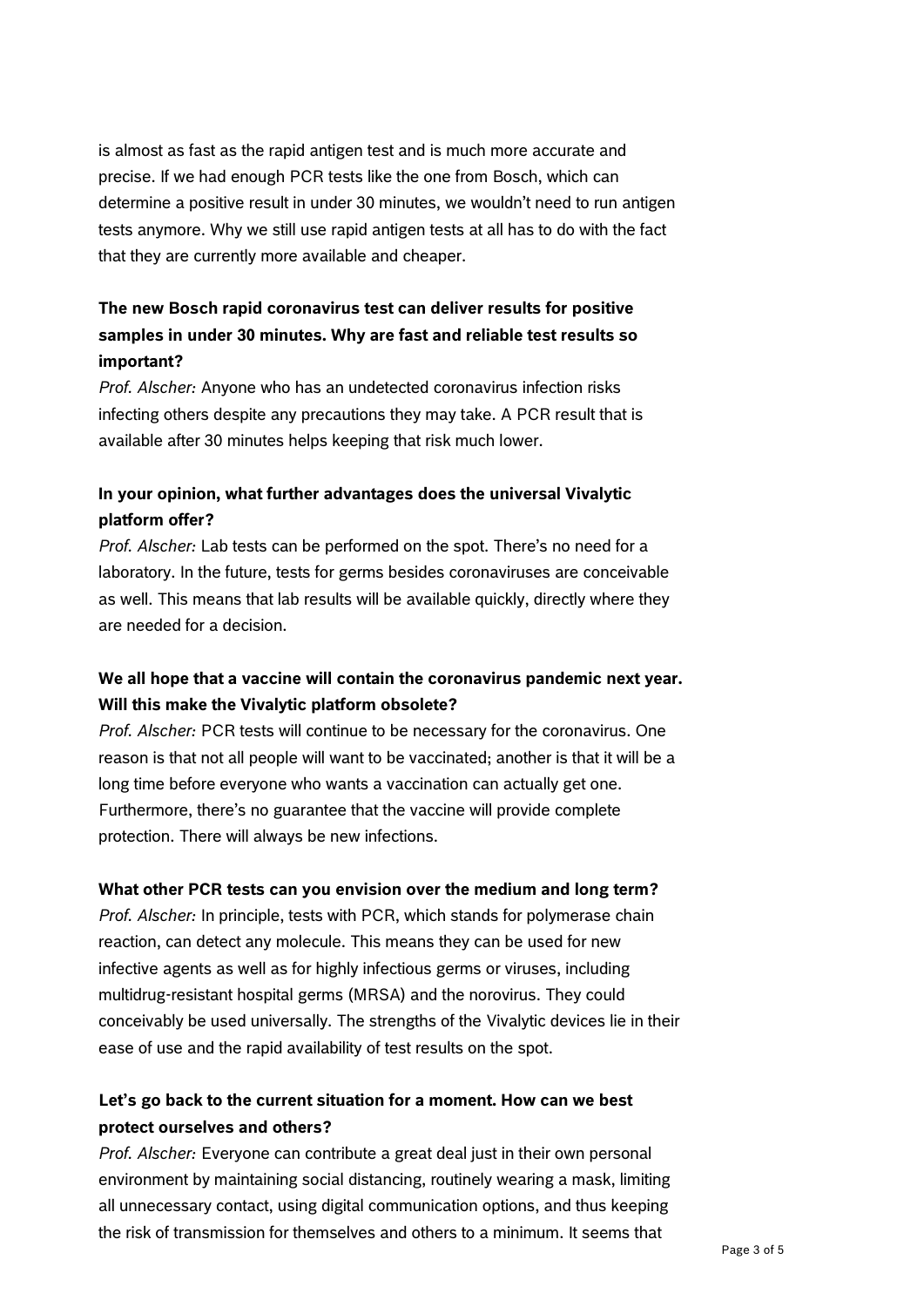vaccinations will be able to start very soon. Vaccination is the most effective protection, and I can really only recommend that everyone gets one. The vaccine will initially be available only for risk groups and frontline healthcare workers, but once the strategy takes hold, larger groups of people could be vaccinated starting in the spring. The Robert Bosch Hospital will serve as a central vaccination location – first for those groups that the authorities have designated. Once those groups have been vaccinated, we will open up to the rest of the population.

### **How would you assess the situation now after ten months of the pandemic?**

*Prof. Alscher:* The pandemic will continue to keep us busy. This second wave is much bigger and is lasting longer than the first. Measures to limit contact and protect against infection will continue to be crucial to keep this wave from becoming too severe. We have seen that simple measures can be very effective: maintaining distance to others, wearing a mask, washing your hands. These are now being backed up by vaccinations, a step that I can only welcome. We very much hope that the coming spring will help ease the situation with warmer temperatures. That's also when we expect to see the first fruits of the widespread vaccination campaigns. However, the pandemic won't truly be over until we have sufficient quantities of an effective vaccine. Our hope is that this will be in the first quarter of 2021. That would mean there's a chance that one year from today, Covid-19 won't be a major issue anymore. Apart from that, I believe we will experience more pandemics in the future. This is something that we as society need to prepare for – but also something we can handle.

#### **Press photo:** #bcf4991f

#### **Contact person for press inquiries:**

Dörthe Warnk, Phone: +49 711 811-55508 Twitter: @d\_warnk

*The Bosch Group is a leading global supplier of technology and services. It employs roughly 400,000 associates worldwide (as of December 31, 2019). The company generated sales of 77.7 billion euros in 2019. Its operations are divided into four business sectors: Mobility Solutions, Industrial Technology, Consumer Goods, and Energy and Building Technology. As a leading IoT provider, Bosch offers innovative solutions for smart homes, Industry 4.0, and connected mobility. Bosch is pursuing a vision of mobility that is sustainable, safe, and exciting. It uses its expertise in sensor technology, software, and services, as well as its own IoT cloud, to offer its customers connected, cross-domain solutions from a single source. The Bosch Group's strategic objective is to facilitate connected living with products and solutions that either contain artificial intelligence (AI) or have been developed or manufactured with its help. Bosch improves quality of life worldwide with products and services that are innovative and spark enthusiasm. In short, Bosch creates technology that is "Invented for life." The Bosch Group comprises Robert Bosch GmbH and its roughly 440 subsidiary and*